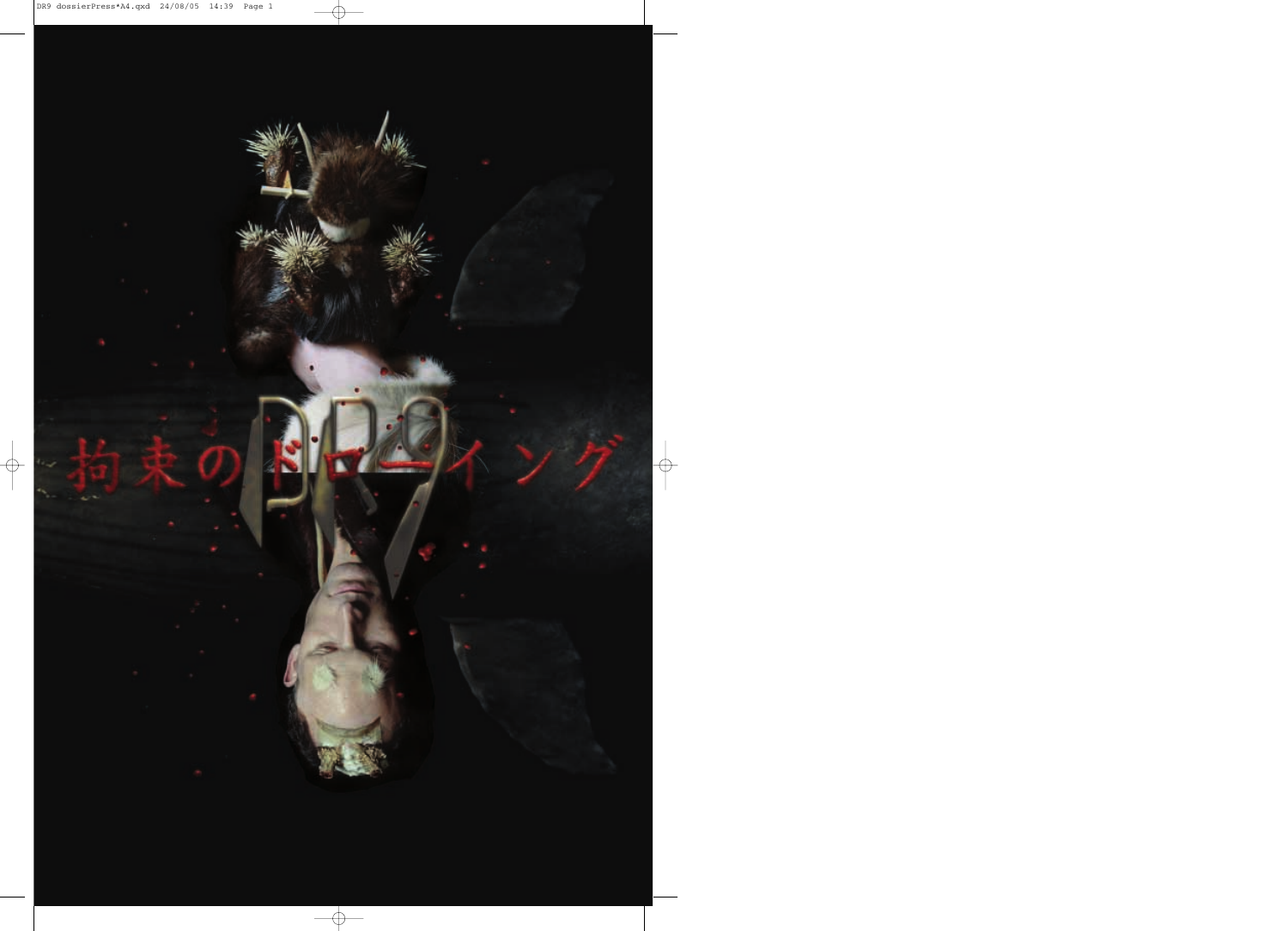

 $\bigoplus$ 



 $\overrightarrow{ }$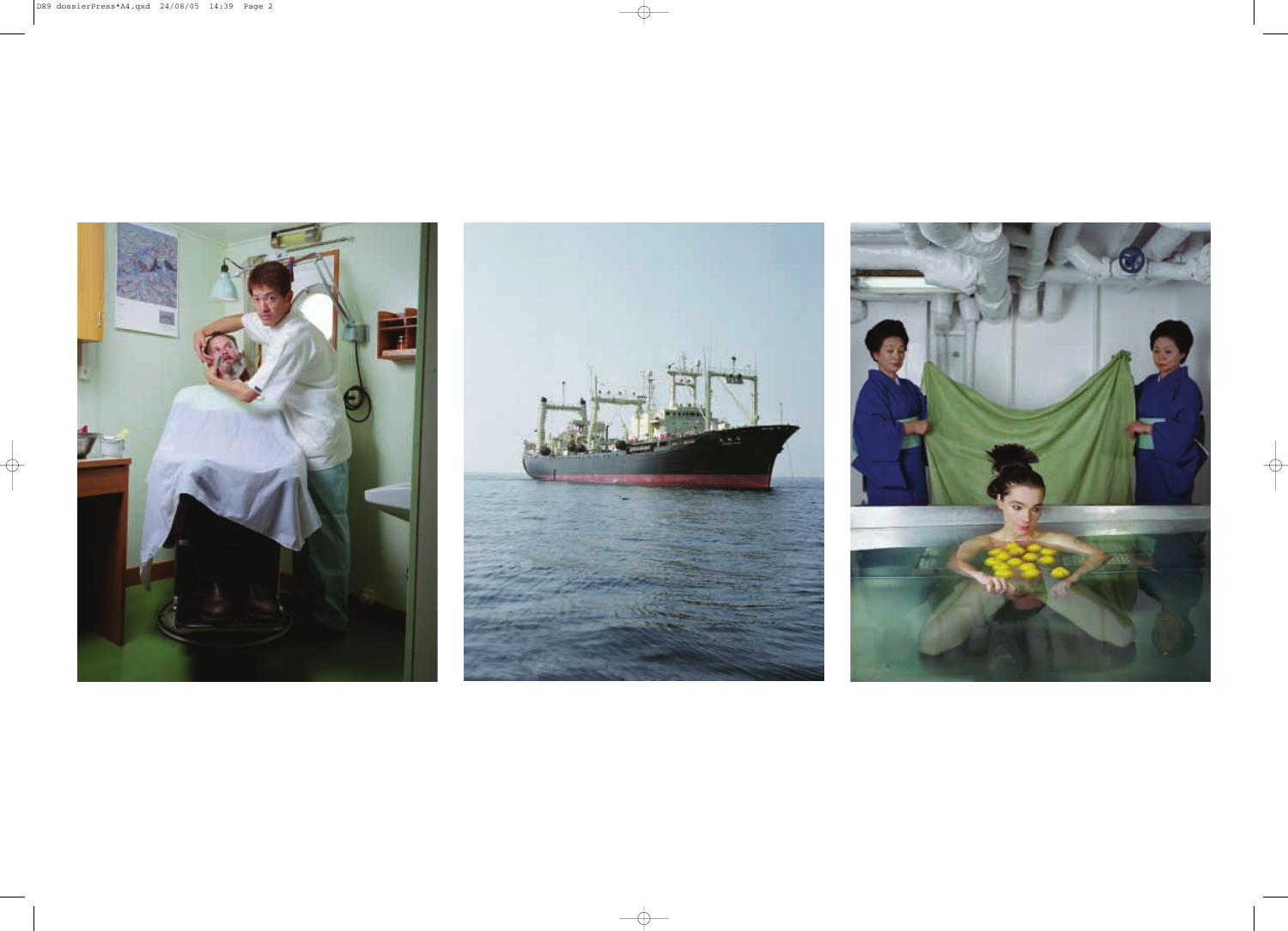## **Nisshin Maru**

The Nisshin Maru is the only factory whaling ship currently operating in the world. She is the mother ship of the Japanese whaling fleet, and her function is to process and store the meat of the whales caught by a team of catcher vessels. It has been in operation since 1987, the same year an international moratorium on whaling was imposed by the International Whaling Commission. Despite the moratorium, Japan has continued to hunt whales for scientific research, though the amount and type of whales they can catch is restricted by a yearly quota. The moratorium does not restrict Japan from selling the whale meat on the commercial market, thus making the Nisshin Maru a frequent target of environmental groups such as Greenpeace, which has had numerous confrontations with the Japanese fleet. At 129.5 meters long and 19.5 meters high, the Nisshin Maru

serves as an icon for Japan's steep whaling tradition, which dates back 5,500 years, and is one of the most important defining symbols of Japanese culture.

## **Drawing Restraint 9**

This film by Matthew Barney with a soundtrack composed by Björk, represents the first creative collaboration of two of the most protean, dynamic forces in music and fine art.

It is an apt pairing. Refusing to choose between pop pleasure and restless experimentation, Björk's musical vision weds technology and emotion, countering gut-level



expression with an insistence upon formal modernity and innovation.

Similarly poised, and celebrated, within the world of contemporary art as Björk is within her own field, Matthew Barney is a visual artist whose ambitious, rigorous multimedia work encodes esoteric meanings while providing lushly immediate aesthetic rewards. Best known for The Cremaster Cycle, the sprawling sequence of five films made over ten years which was the subject of a recent Guggenheim retrospective, Matthew Barney's work is multimedia in execution but singularly focused in conception: tightly unified fusions of sculpture, performance, architecture, set design, music, computer-generated effects and prosthetics, Barney's films deploy the full range of cinematic resources in the service of a hermetic vision, rich with densely layered networks of meaning drawn from mythology, history, sports, music, and biology.

The basis of Barney's approach is an operative tension between sculpture and film: the lingering attention to sensuous detail and richly organized aesthetics lends each character, costume, artifact, set, and architectural location within his work the frozen timelessness of sculpture – yet these components are subjected to vigorous processes of radical rupture and change as the films unfold.

His latest work, the two hour and fifteen minute magnum opus Drawing Restraint 9, was shot in Nagasaki Bay on board the Japanese whaling ship Nisshin Maru.

Its core idea is the relationship between self-imposed resistance and creativity, a theme it symbolically tracks through the construction and transformation of a vast sculpture of liquid Vaseline, called "The Field", which is molded, poured, bisected and reformed on the deck of the ship over the course of the film.

Barriers hold form in place, and when they are removed,

the film tracks the descent of form into states of sensual surrender and formal atrophy; this shift in the physical state of the sculpture is symbolically mirrored through the narrative of The Guests, two occidental visitors to the ship played in the film by Matthew Barney and Björk, who we first see taken on board, groomed, bathed and dressed in mammal fur costumes based upon traditional Shinto marriage costumes.

They take part in a tea ceremony in which, in the film's only moment of spoken dialogue, they are informed about the history of the vessel, and then, as an increasingly powerful lightning

storm breaks out overhead, the tatami mat room they occupy floods with liquid Vaseline, a fluid which we sense has emanated from The Field sculpture itself.

In a harrowing liebestod which is the climax and centerpiece of the film, the Guests, locked in an embrace and breathing through blowhole-like orifices on the back of their necks, take out flensing knives and cut away each other's feet and thighs. The remains of their lower body are revealed to contain traces of whale tails at an early stage of development, suggesting rebirth, physical transformation, and the possibility of new forms.

Having reached a state of maximum disintegration, the sculpture of The Field is then reorganized and the ship emerges from the storm, sailing through a field of icebergs towards the open southern ocean. In the last shot, two whales can be seen swimming behind the ship, headed for Antarctica.

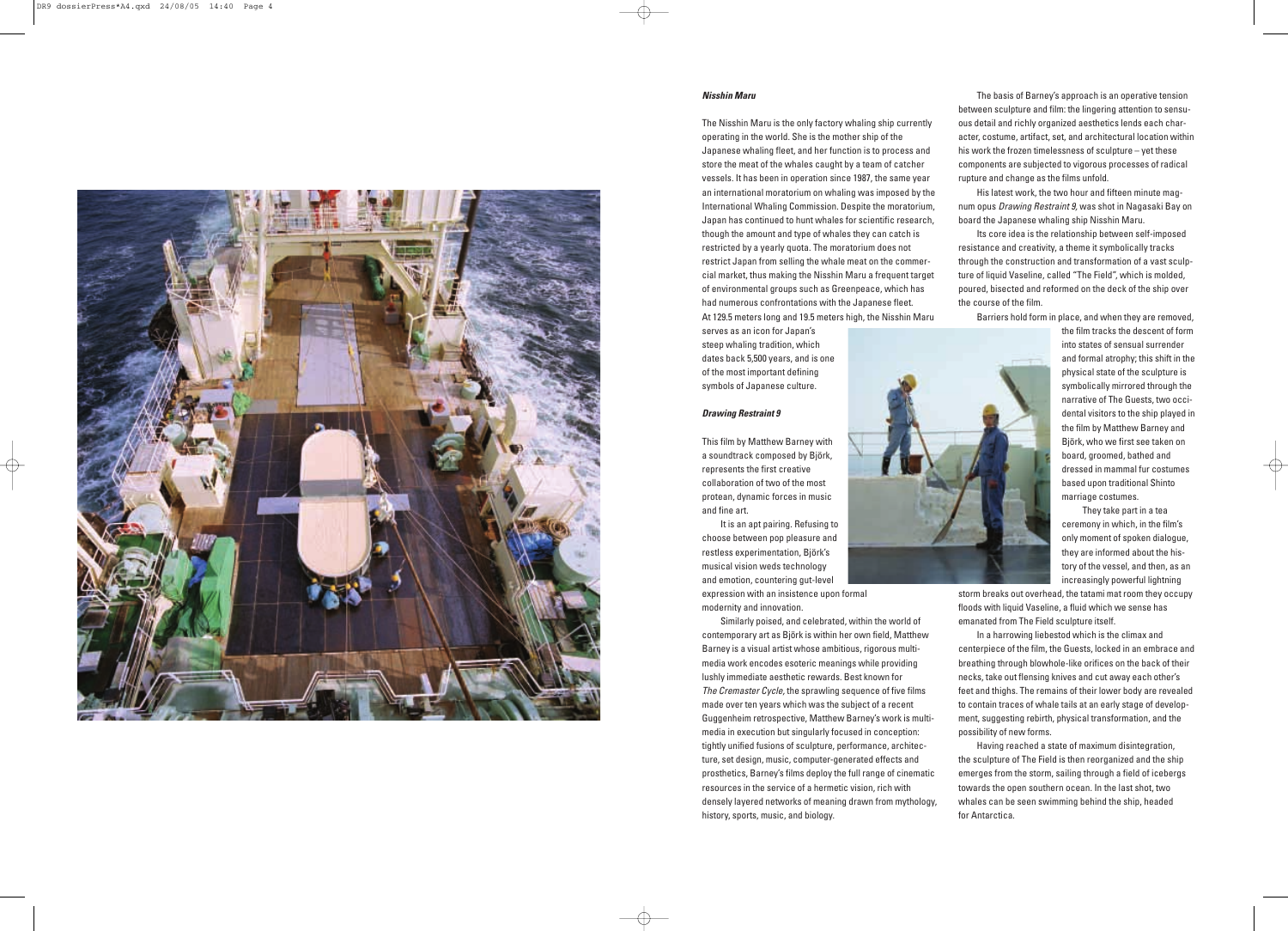





 $\oplus$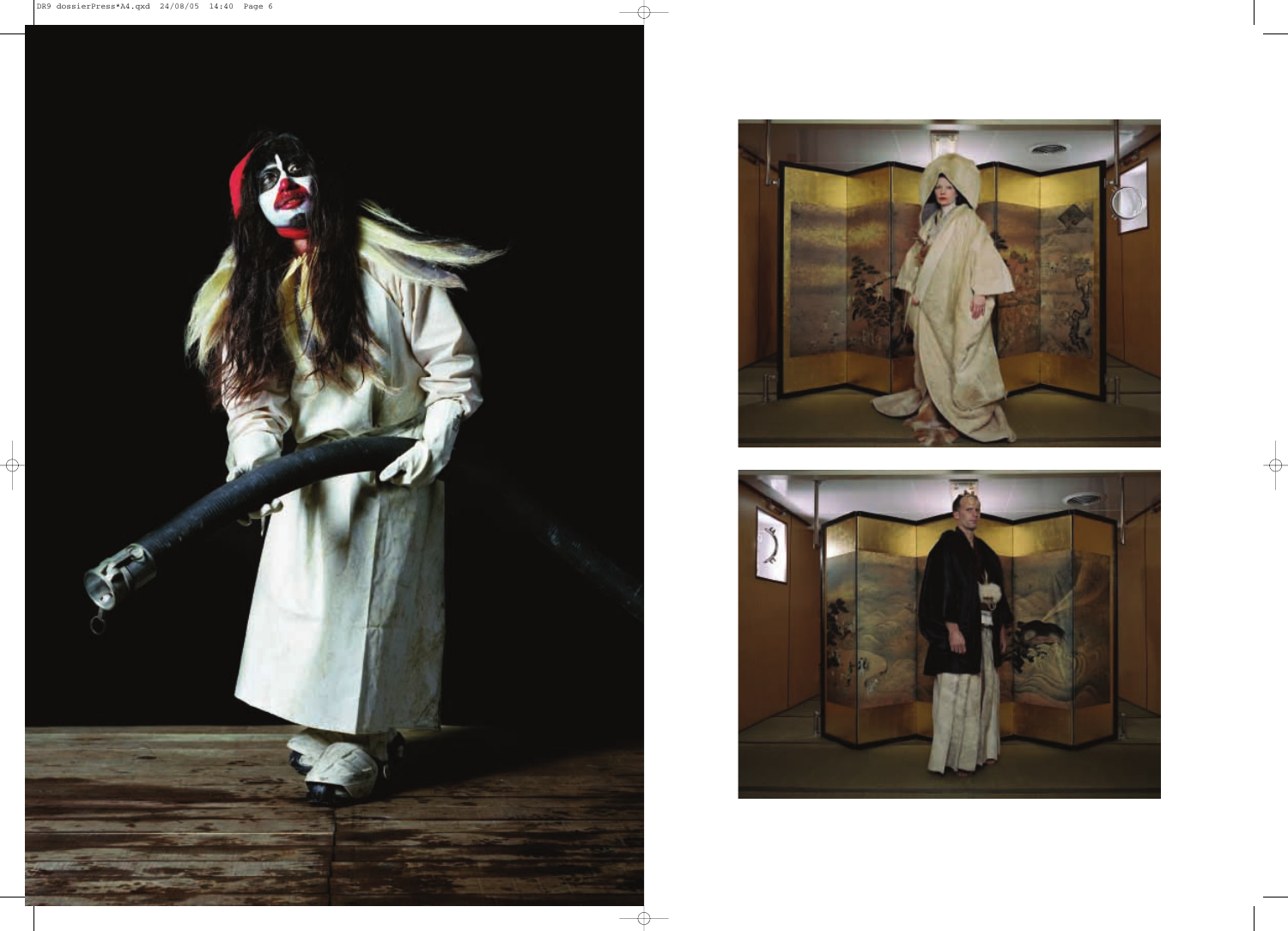

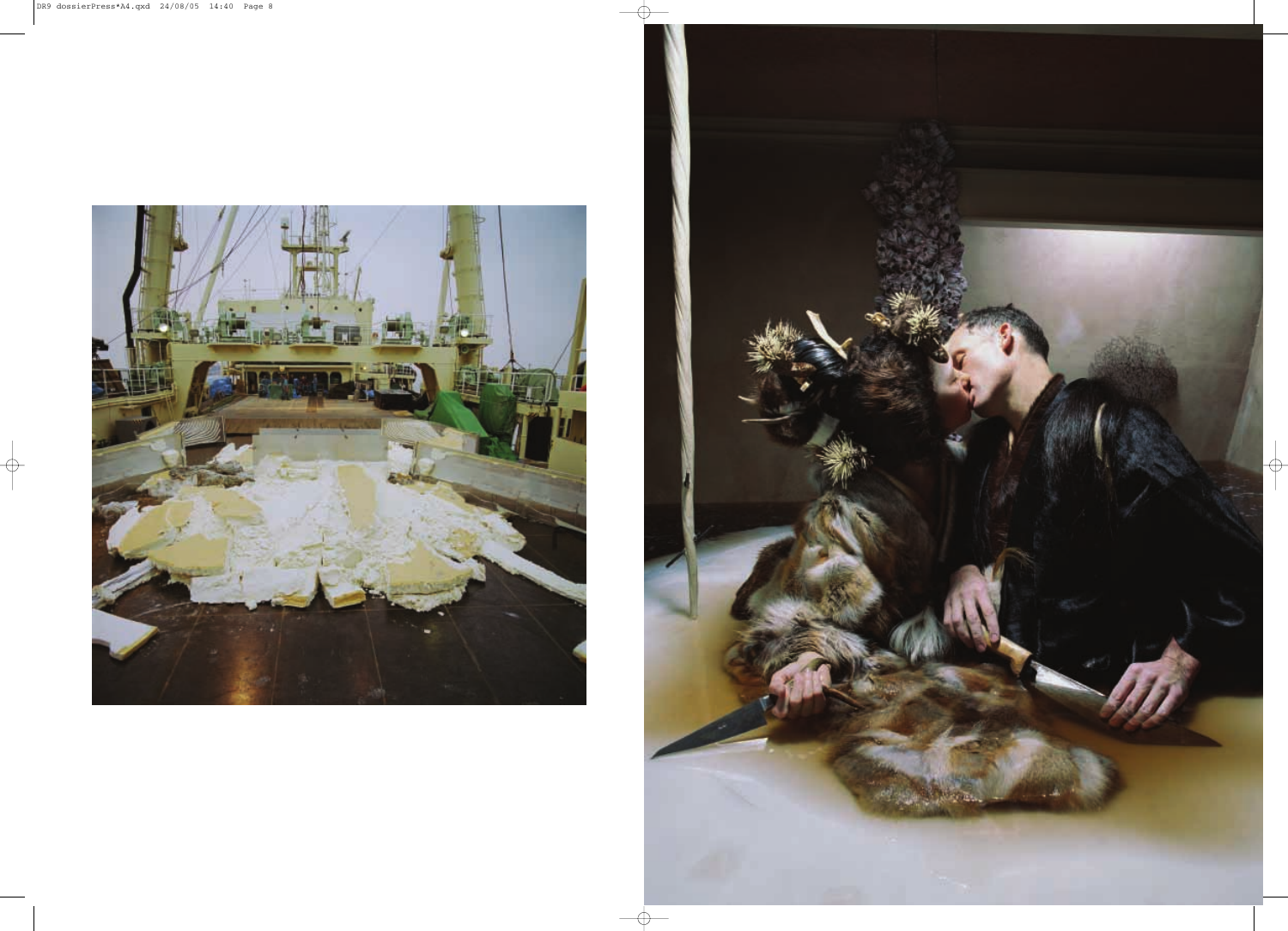Though her melodic gifts and ambitious arrangements have often led her to create songs with a cinematic quality to them (consider the John Barry-esque drama of Bachelorette), the most obvious initial reference point when considering Björk as a composer for the screen would be Selmasongs, her soundtrack for Lars von Trier's film Dancer In the Dark, in which she also starred. But where that album was anchored in its titular character and in musical theatre as a founding genre, here Björk's compositions must respond to the polyvalent world of Barney's artwork, in which an abstracted narrative is only implied.

This liquid quality of *Drawing Restraint 9* (as material, as allegory, and as setting) allows Björk a unique opportunity to draw upon the full range of her manifold talents, and the result is a stunning new collection of music: delicate single instrument studies for harp, harpsichord, and celeste, large orchestral masses scored for trumpet, trombone, and oboe, sinewy electronic basslines, children's choir, boiling cauldrons of noise, and throughout, her singular, elemental voice.

The one exception to this is *Gratitude*, the song which begins the soundtrack. In the film's moving opening sequence, we hear Will Oldham sing in English the text of a letter from a Japanese citizen to General MacArthur thanking him for lifting the U.S. moratorium on whaling off the nation's coasts; this text was adapted by Matthew Barney and set to music by Björk for harp, here played by Zeena Parkins. Its delicate delivery acknowledges the folk-culture roots of whaling, while it also subtly flags the barbed history and politics surrounding its source text.

In a manner recalling the a cappella experimentation on the all-vocal Medulla album, Björk's voice is here treated as both an instrument and as a strikingly flexible source of texture, heard in close-mic-ed whispers, lo-fi recordings to Dictaphone, and in wildly distorted howls. But Björk's voice is just one instrument within the overall vision that drives the soundtrack; as befits an artwork

organizing thematic of Drawing Restraint 9: the relationship between creativity and resistance.

about the creative possibilities of restraint, she largely eschews the first person songwriting mode familiar from her previous post-Sugarcubes solo albums.

Fittingly, Björk's soundtrack primarily orients itself around the traditional musical forms of Japan. Effortlessly sidestepping any attempt at cheap pastiche or ethno-fusion clichés, Björk has instead written a suite of haunting new music for one of the culture's oldest instruments, the sho.

while on *Storm*, Leila encrypts a virtual chorus of Björks in a dense and terrifying sheet of distorted processing which musically models the ship's malfunctioning electronics as they are short-circuited by the creeping flow of Vaseline.

The sho's rich, dense harmonics are a reflection of its unique structure: with seventeen reeds and fifteen distinct pipes, it calls for a nimble fingering which blocks and silences particular notes in order to produce the ten toneclusters, or "aitake", which were regarded as pleasing to the Imperial court of eighth-century Japan. Transitions between these fingerings call for subtle, minute shifts between these rigorously defined chords. Thus the performance practice of the instrument itself reflects the

The music Björk has written for sho is performed by Mayumi Miyata, one of the world's foremost sho players who has premiered compositions for the instrument by, among film playing her instrument.

others, John Cage and Toru Takemitsu; she appears in the In order to come up with a primal, direct musical equivalent to the operatic climax of the film's flensing ritual, Björk has worked with scholars of the Noh theatre to produce new musical settings of a Matthew Barney poem which is sung in the intonation patterns and low, growling vocal techniques of traditional Japanese court entertainment. Punctuated by woodblock percussion and high-keening tones, the result is a powerfully felt music with an elemental, invocatory power. Providing a counterpoint to the ancient instruments and traditional compositional methods, Björk's ongoing collabo-

rations with a close-knit circle of representatives of the cutting edge of electronic production continues unabated.

The presence of longtime Björk collaborators Mark Bell, Valgeir Sigursson and Leila, is felt here as a kind of sonic equivalent to the prosthetic and computer-generated aspects of Barney's work, as their contributions expand the palette and extend the formal complexity of Björk's musical ideas:

on Petrolatum Bell fashions a rubbery bassline out of a pattern provided by Björk and based on a traditional

Japanese folk dance to celebrate the arrival of the liquid Vaseline tanker into the harbor;

Bath sets Björk's lonely voice against the shivering processed textures of Akira Rabelais' computer music to produce a tactile equivalent to the film's bathing sequence;

Western artwork about Japan typically fetishizes its glittering urban post-modernity, or stalls out in cheap gags about its unintelligible otherness; Björk's soundtrack for Drawing Restraint 9 shows a refreshingly open-hearted capacity to take Japanese history and culture both seriously and creatively, forging a poetics of translation which is as thoughtful as it is insistently new.

Like the figure of the Guest which she plays in the film, this album captures her testing her own resources, undergoing a strange but compelling metamorphosis, and pushing out into new territory. Combining deeply felt emotion with a bracing, risky independence from formulas and conventions, Björk's questing nature and stubborn inventiveness remain very much in evidence. A uniquely sensitive response to the artwork it supports, the soundtrack to Drawing Restraint 9 also stands alone as a bold step forward from an uncompromising musical visionary. Like the film it scores, it is ravishing, but wields a sharp knife.

## **Music**